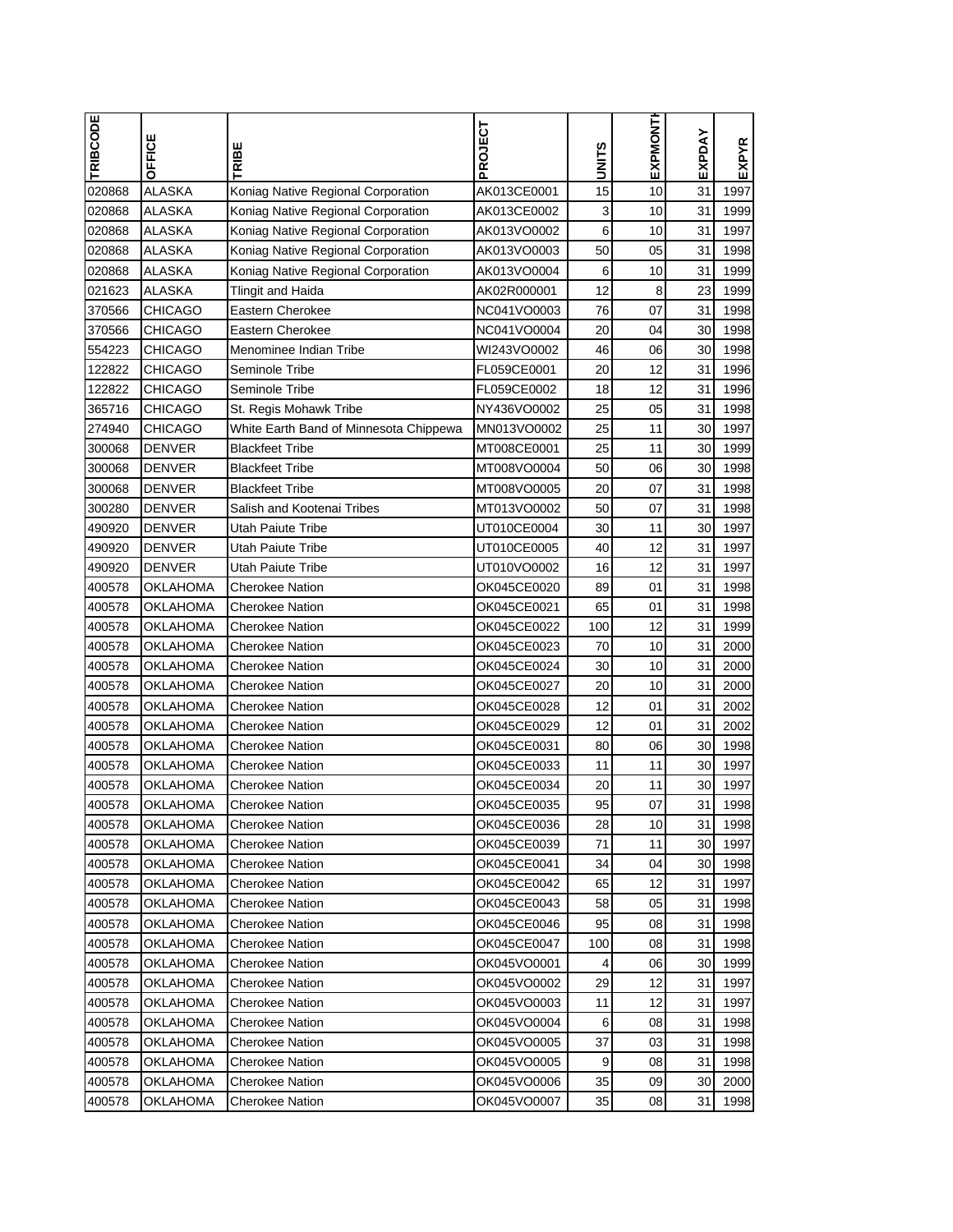| <b>TRIBCODE</b> | OFFICE          | TRIBE                  | PROJECT     | <b>UNITS</b> | EXPMONTH | EXPDAY | <b>EXPYR</b> |
|-----------------|-----------------|------------------------|-------------|--------------|----------|--------|--------------|
| 400578          | OKLAHOMA        | <b>Cherokee Nation</b> | OK045VO0007 | 42           | 09       | 30     | 2000         |
| 400578          | OKLAHOMA        | Cherokee Nation        | OK045VO0009 | 6            | 11       | 30     | 1997         |
| 400578          | OKLAHOMA        | Cherokee Nation        | OK045VO0010 | 6            | 11       | 30     | 1997         |
| 400578          | <b>OKLAHOMA</b> | Cherokee Nation        | OK045VO0011 | 48           | 06       | 30     | 1998         |
| 400578          | OKLAHOMA        | Cherokee Nation        | OK045VO0012 | 14           | 10       | 31     | 1998         |
| 400578          | OKLAHOMA        | Cherokee Nation        | OK045VO0013 | 5            | 10       | 31     | 1998         |
| 400578          | <b>OKLAHOMA</b> | <b>Cherokee Nation</b> | OK045VO0014 | 46           | 12       | 31     | 1999         |
| 400578          | OKLAHOMA        | <b>Cherokee Nation</b> | OK045VO0015 | 10           | 12       | 31     | 1999         |
| 400578          | OKLAHOMA        | Cherokee Nation        | OK045VO0016 | 13           | 12       | 31     | 1999         |
| 400578          | OKLAHOMA        | Cherokee Nation        | OK045VO0018 | 30           | 08       | 31     | 1998         |
| 400578          | OKLAHOMA        | Cherokee Nation        | OK045VO0048 | 30           | 10       | 31     | 1998         |
| 400586          | OKLAHOMA        | Chickasaw              | OK047CE0021 | 12           | 01       | 31     | 2002         |
| 400586          | OKLAHOMA        | Chickasaw              | OK047CE0022 | 12           | 01       | 31     | 2002         |
| 400586          | OKLAHOMA        | Chickasaw              | OK047CE0023 | 21           | 01       | 31     | 2003         |
| 400586          | OKLAHOMA        | Chickasaw              | OK047CE0026 | 20           | 12       | 31     | 1997         |
| 400586          | <b>OKLAHOMA</b> | Chickasaw              | OK047CE0031 | 5            | 11       | 30     | 1997         |
| 400586          | OKLAHOMA        | Chickasaw              | OK047CE0033 | 82           | 10       | 31     | 1997         |
| 400586          | OKLAHOMA        | Chickasaw              | OK047CE0034 | 48           | 06       | 30     | 1998         |
| 400586          | OKLAHOMA        | Chickasaw              | OK047CE0035 | 129          | 08       | 31     | 1998         |
| 400586          | OKLAHOMA        | Chickasaw              | OK047CE0036 | 15           | 08       | 31     | 1998         |
| 400586          | OKLAHOMA        | Chickasaw              | OK047CE0037 | 40           | 12       | 31     | 1997         |
| 400586          | OKLAHOMA        | Chickasaw              | OK047CE0038 | 362          | 08       | 31     | 1998         |
| 400586          | OKLAHOMA        | Chickasaw              | OK047CE0039 | 4            | 08       | 31     | 1998         |
| 400586          | OKLAHOMA        | Chickasaw              | OK047VO0008 | 7            | 12       | 31     | 1997         |
| 400586          | <b>OKLAHOMA</b> | Chickasaw              | OK047VO0009 | 7            | 12       | 31     | 1997         |
| 400586          | OKLAHOMA        | Chickasaw              | OK047VO0010 | 6            | 12       | 31     | 1997         |
| 400586          | OKLAHOMA        | Chickasaw              | OK047VO0011 | 20           | 02       | 28     | 1998         |
| 400586          | OKLAHOMA        | Chickasaw              | OK047VO0012 | 5            | 11       | 30     | 1997         |
| 400586          | <b>OKLAHOMA</b> | Chickasaw              | OK047VO0013 | 4            | 11       | 30     | 1997         |
| 400586          | OKLAHOMA        | Chickasaw              | OK047VO0014 | 4            | 11       | 30     | 1997         |
| 400586          | <b>OKLAHOMA</b> | Chickasaw              | OK047VO0015 | 3            | 11       | 30     | 1997         |
| 400586          | <b>OKLAHOMA</b> | Chickasaw              | OK047VO0016 | 5            | 11       | 30     | 1997         |
| 400586          | <b>OKLAHOMA</b> | Chickasaw              | OK047VO0017 | 63           | 06       | 30     | 1998         |
| 400586          | OKLAHOMA        | Chickasaw              | OK047VO0018 | 60           | 06       | 30     | 1998         |
| 400596          | <b>OKLAHOMA</b> | <b>Choctaw Nation</b>  | OK049CE0006 | 25           | 08       | 31     | 1998         |
| 400596          | <b>OKLAHOMA</b> | Choctaw Nation         | OK049CE0009 | 14           | 02       | 28     | 2002         |
| 400596          | <b>OKLAHOMA</b> | Choctaw Nation         | OK049CE0010 | 10           | 02       | 28     | 2002         |
| 400596          | OKLAHOMA        | Choctaw Nation         | OK049CE0011 | 96           | 11       | 30     | 1997         |
| 400596          | <b>OKLAHOMA</b> | <b>Choctaw Nation</b>  | OK049CE0012 | 168          | 09       | 30     | 1998         |
| 400596          | <b>OKLAHOMA</b> | <b>Choctaw Nation</b>  | OK049V00010 | 61           | 06       | 30     | 1998         |
| 400596          | <b>OKLAHOMA</b> | <b>Choctaw Nation</b>  | OK049VO0006 | 10           | 11       | 30     | 1997         |
| 400596          | OKLAHOMA        | Choctaw Nation         | OK049VO0007 | 20           | 11       | 30     | 1997         |
| 400596          | OKLAHOMA        | Choctaw Nation         | OK049VO0008 | 10           | 11       | 30     | 1997         |
| 400596          | <b>OKLAHOMA</b> | Choctaw Nation         | OK049VO0009 | 25           | 02       | 28     | 1998         |
| 402372          | OKLAHOMA        | Peoria Tribe           | OK143CE0003 | 20           | 09       | 30     | 1998         |
| 402372          | OKLAHOMA        | Peoria Tribe           | OK143CE0004 | 30           | 09       | 30     | 1998         |
| 402372          | <b>OKLAHOMA</b> | Peoria Tribe           | OK143VO0001 | 10           | 06       | 30     | 1998         |